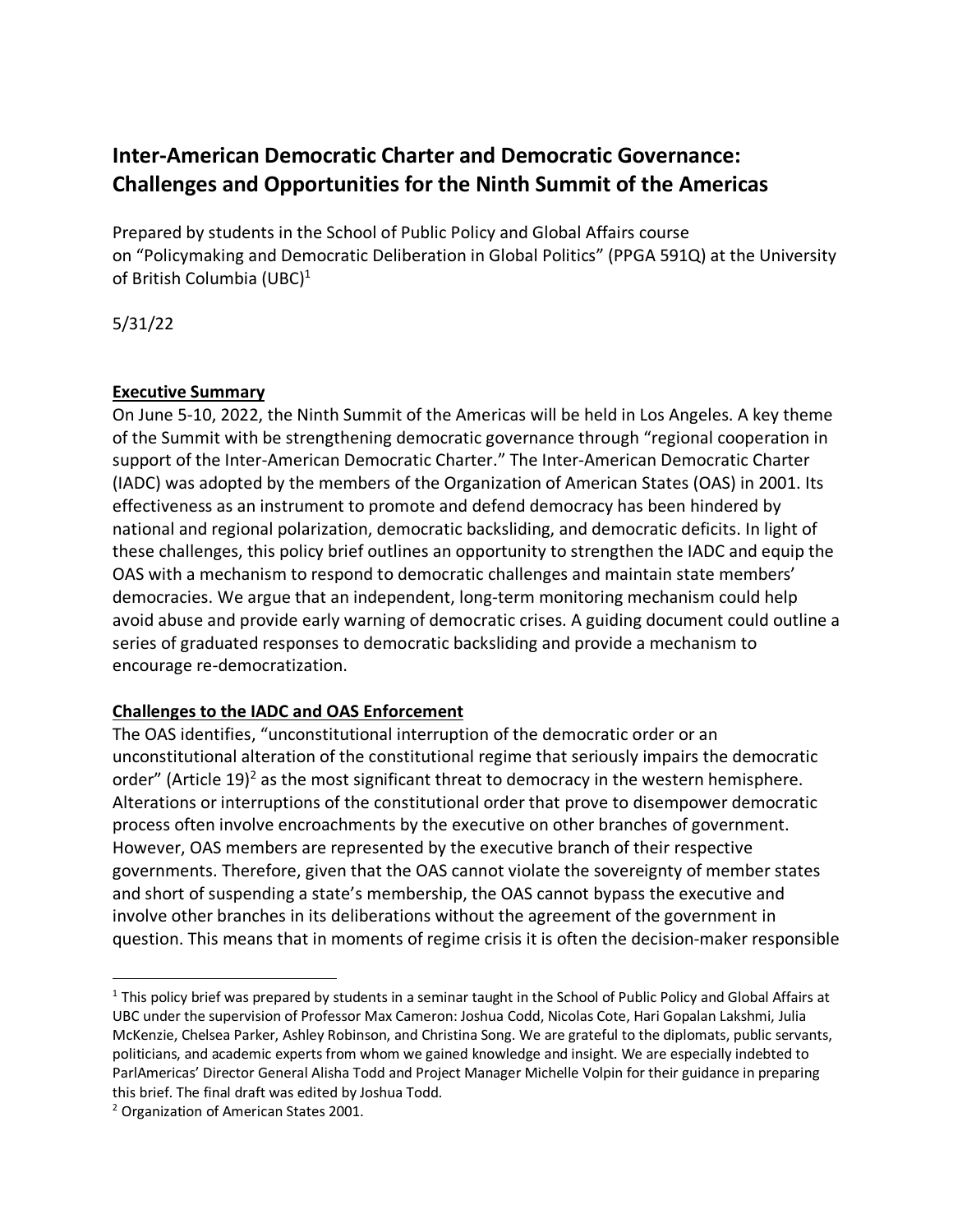for the crisis who is at the table purposed to resolve it. The predominance of presidentialism in the Americas makes this issue especially critical.<sup>3</sup> Whereas Prime Ministers enjoy the confidence of parliament as a condition of forming government, in presidential systems the dual legitimacy of directly elected executives and legislatures can create situations in which the two branches compete to represent the will of the majority.4

The application of the IADC in these democratically critical situations has been hindered by the lack of consensus on the meaning and interpretation of democracy. Governments are increasingly cautious at employing the IADC to criticize one another and are highly sensitive to threats to national sovereignty—especially in a hemisphere with such great power disparities. As a result, the IADC can seem ineffective, imprecise, unevenly applied, vulnerable to exploitation by non-democratic governments, or used punitively by powerful states. The IADC is only as strong as the collective political will of the member states of the OAS, which in turn depends on cooperation and trust.

## **Context**

The Ninth Summit of the Americas (SOAs) will bring together the heads of state and government, foreign ministers, and other officials to articulate their aspirations, which must then be implemented through legislation, regulation, and policy practices.<sup>5</sup> The OAS Summit Secretariat is responsible for coordinating the gathering and following up on commitments made by member states. This year, the theme will be "Building a Sustainable, Resilient and Equitable Future."

The Ninth Summit of the Americas occurs as democracy faces threats around the world.4 It offers leaders an opportunity to reaffirm their commitment to democracy. They can do so by strengthening the use and implementation of the IADC, which was negotiated following the Declaration of the Quebec City Summit and adopted in Lima on September 11, 2001. The Declaration and Democratic Charter affirmed that OAS members would respect representative democracy as a condition of OAS membership and participation in the Summits process. It was adopted by consensus in a moment of optimism about the prospects for cooperation among governments in the hemisphere.

#### **Current Challenges to Democracy**

Early optimism about the implementation of the IADC has been diminished by a number of developments in the region:

- Partisan polarization as the election of left-wing governments in the early 2000s was followed by a right-wing backlash.
- In extreme cases, the breakdown of democratic regimes, often with the support of authoritarian states from outside the region.

 <sup>3</sup> OAS-UNDP, 2011, p. 117.

<sup>4</sup> Rodriguez Olivari 2014.

<sup>&</sup>lt;sup>5</sup> Lambert 2021; Legler, Lean, Boniface, eds. 2007; Legler 2013; Rosenberg 2001.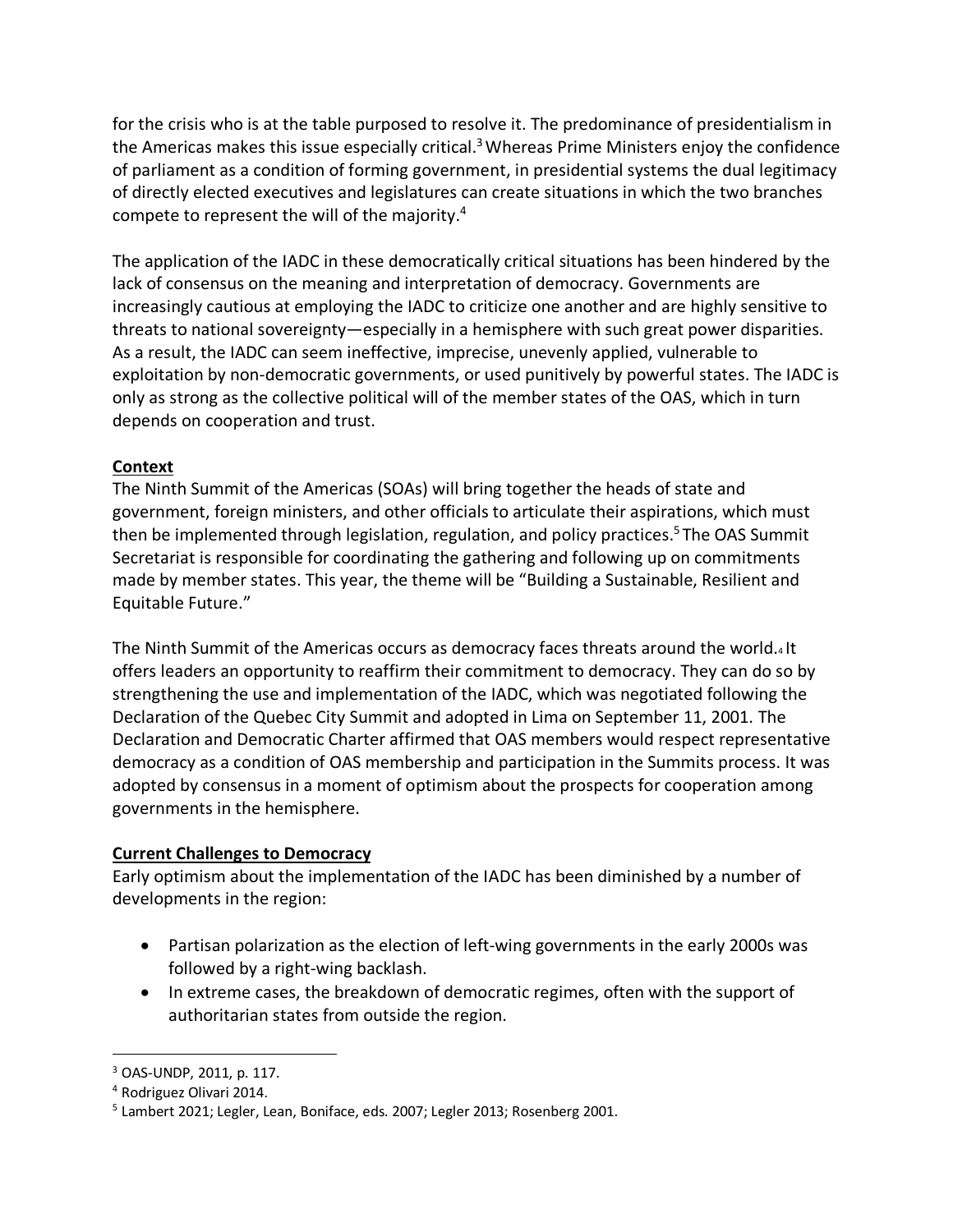- In less extreme cases, a decline in support for democracy as citizens increasingly expressed indifference between democratic and non-democratic regimes<sup>6</sup>.
- The emergence of new regional organizations contesting the space in which the OAS operates and challenging its legitimacy.7

Democracies are confronting challenges that demand greater cooperation on a range of issues including but not limited to:

- National and transnational corruption.
- Endemic violence and citizen insecurity.
- Large-scale displacement and migration.
- Inequality and social exclusion of marginalized populations.
- New forms of disinformation and political manipulation facilitated by social media.
- Weaknesses in health and welfare systems exposed by the Covid-19 pandemic.
- The climate crisis and threats to vulnerable populations.

#### **The Inter-American Democratic Charter**

The IADC is a political affirmation of a shared commitment to democracy that was designed to assist the OAS in responding to the challenges to democracy arising from interruptions or alterations of the democratic process within member states. It sought to prevent a return to the dictatorships that spread throughout Latin America in the 1960s and 1970s by establishing that "The peoples of the Americas have a right to democracy and their governments have an obligation to promote and defend it."6

Democracy was defined as a system of representation that included "respect for human rights and fundamental freedoms, access to and the exercise of power in accordance with the rule of law, the holding of periodic, free, and fair elections based on secret balloting and universal suffrage as an expression of the sovereignty of the people, the pluralistic system of political parties and organizations, and the separation of powers and independence of the branches of government" (Article 3).

The IADC is a source of "soft power." It helps the OAS establish norms, standards, and principles as well as a toolkit for the peaceful resolution of conflicts.<sup>8</sup> As a diplomatic body, the OAS is well-suited to foster dialogue and deliberation. The Secretary General has the power to convene the Permanent Council to assess and take diplomatic initiatives to resolve crises. By a vote of two-thirds of OAS members, a state may have its membership suspended for failing to uphold constitutional democracy.

 <sup>6</sup> Latinobarómetro https://www.latinobarometro.org/lat.jsp. Includes surveys in Argentina, Bolivia, Brazil, Colombia, Costa Rica, Chile, Ecuador, El Salvador, Guatemala, Honduras, México, Nicaragua, Panamá, Paraguay, Perú, Dominican Republic, Uruguay, Venezuela.

<sup>7</sup> Nolte 2018.

<sup>8</sup> Kornblith 2021.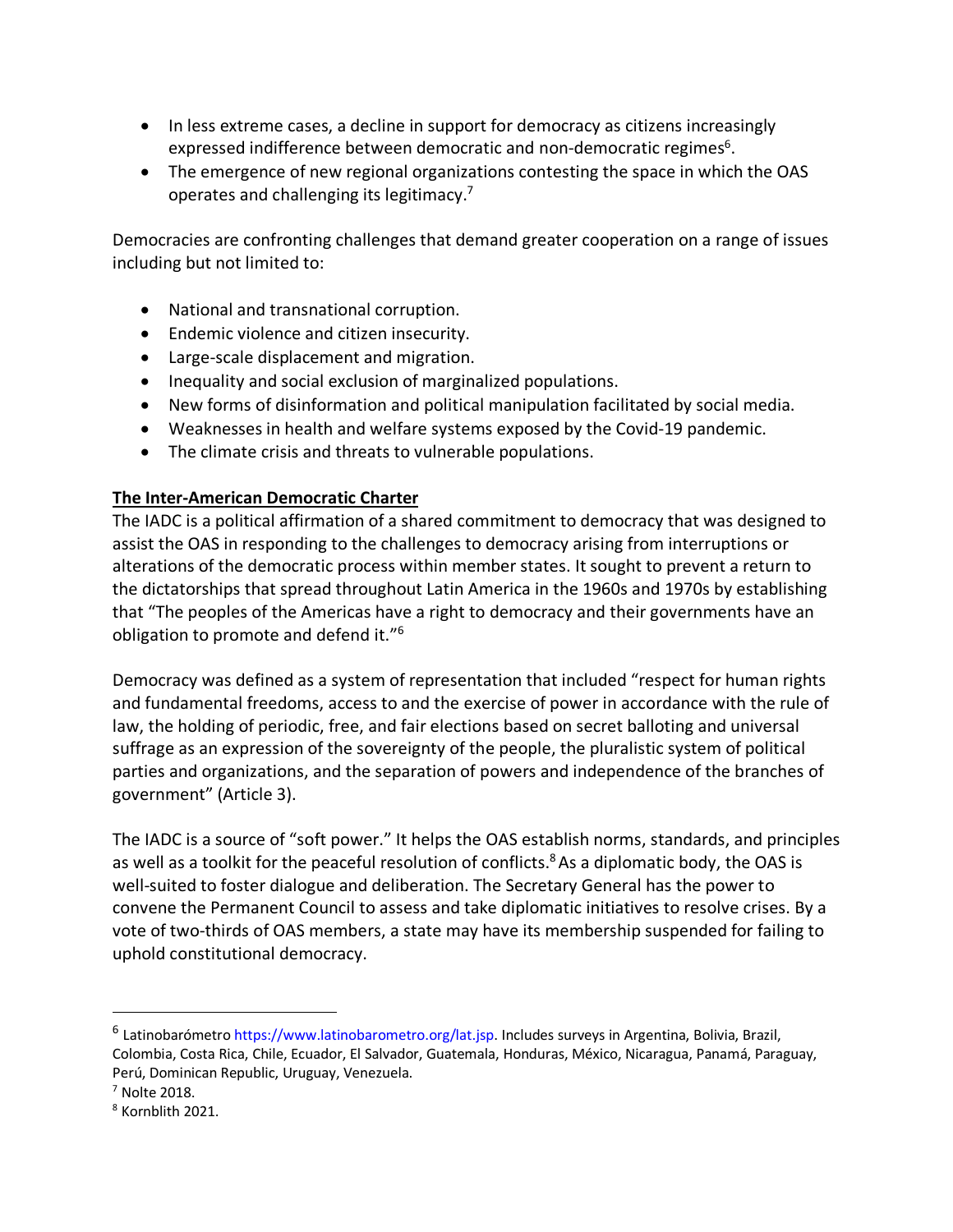The IADC could not fully anticipate the kinds of threats to democracy that would appear following its adoption. It recognized that threats to democracy might come from elected leaders, but not that they might seek to gradually undermine the constitutional and democratic order. This may occur through the convening of constituent assemblies to rewrite constitutions in order to expand executive powers, undermine the separation of powers, and weaken the rule of law to the point that free and fair elections could no longer be accepted as meaningful expressions of the sovereign will of the people.

## **Strengthening the IADC**

In this section, we outline an opportunity for strengthening the role and implementation of the IADC and improving democratic governance in the Americas.

## *A Guiding Document to Strengthen the IADC*

The IADC provides a broad definition of democracy, which has the advantage of including many components of democratic regimes but makes it difficult to draw a line between which regimes are democratic and which are not. Article 20 tends not to be invoked when the process of democratic backsliding is gradual. Although Article 2 states that "The effective exercise of representative democracy is the basis for the rule of law and of the constitutional regimes of the member states of the [OAS]," compliance with Article 20 is left to interpretation. The clause relating to the collective defence of democracy specifies that an offence is any "unconstitutional alteration of the constitutional regime that seriously impairs the democratic order in a member state." This leaves it to representatives of OAS members states to decide whether a democracy is "seriously impaired." But impaired in what respect, by what standards, and in what dimensions?

Ruben Perina notes that although an "alteration" could include "(a) rigged elections; or (b) an illegal challenge by the legislative or judicial branch, or the military against the legitimate government in place," it does not necessarily include a "process that involves increasing autocracy and monopoly of power by the executive branch, which slowly undermines the democratic process." Therefore, an independent, long-term monitoring mechanism could avoid abuse and provide early warning of democratic crises. <sup>9</sup> The OAS already monitors democratic processes on a case-by-case basis. These data could be incorporated into a longer-term democratic evaluation, not to criticize or cause embarrassment, but to provide benchmarks and incentives to improve. Without the clear definition of democracy the evaluation could be evaluated based on each own countries benchmark status. This limits comparison between states and avoids creating an 'ideal' democratic system. A guiding document could then outline a series of graduated responses to any democratic backsliding. The guiding document could include minor adjustments and acknowledgements that may assist the OAS in helping redemocratizing a member state without having to use deterrence mechanisms such as exclusion and/or suspension.

 <sup>9</sup> Perina 2015, 80; Perina 2012.